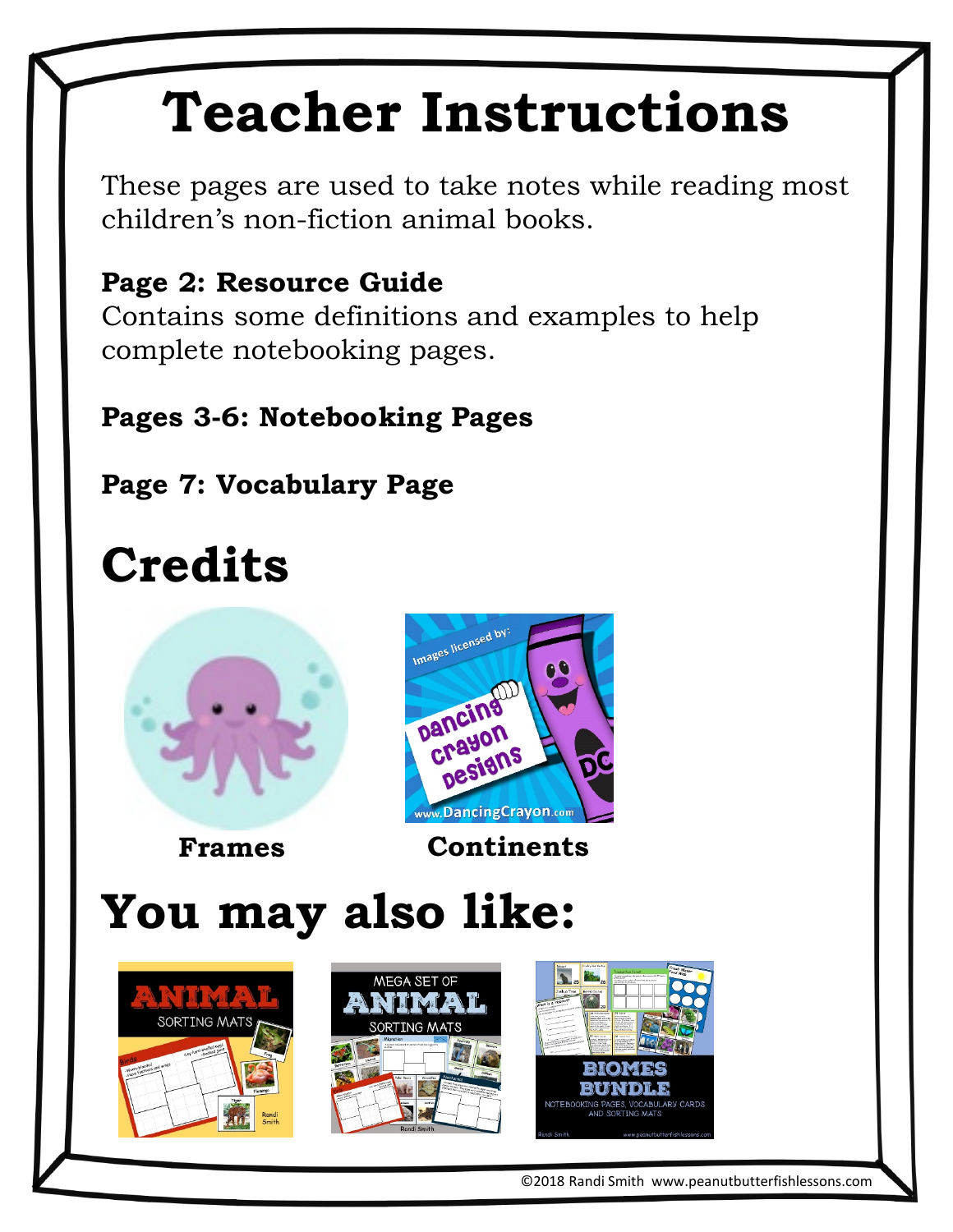

examples.)

Dogs: Canidae

Cows: Bovidae

Cats: Felidae

Horses: Equidae

**Classes:** 

Arthropods Mammals Birds Fish

Reptiles

لي<br>في

らく

Amphibians

#### **Biomes:**

**Diet:**

Rain Forest Coniferous Forest Ocean Fresh Water

Temperate Deciduous Forest Desert Grasslands Tundra

**Families:** (There are about

6000. These are just a few

Herbivore: eats plants only Carnivore: eats meat only Omnivore: eats plants and meat

**Predator:** An animal that preys (hunts) on other animals.

**Prey:** An animal that is hunted and killed by another for food.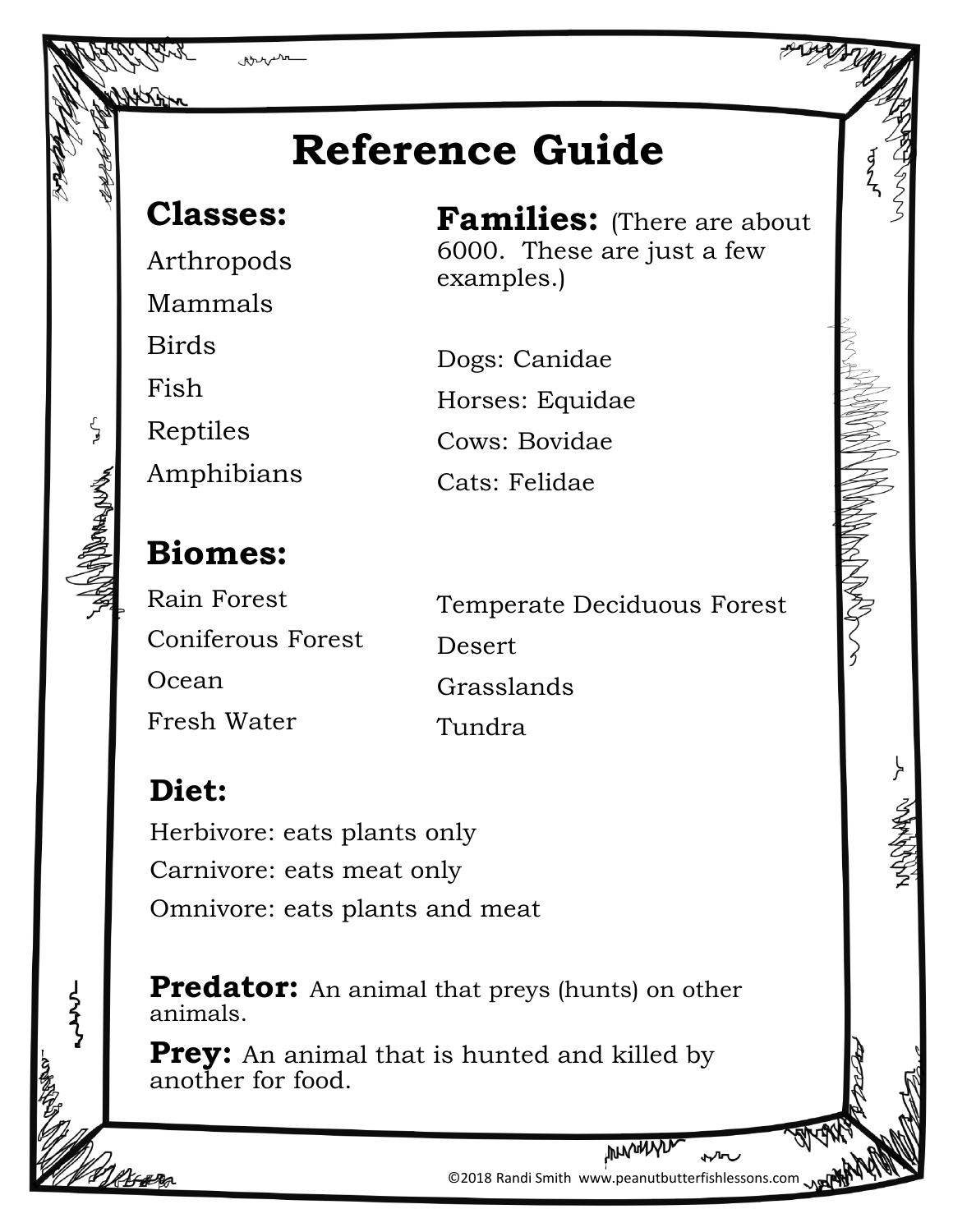|                                                                       | <b>Native Home</b>          |
|-----------------------------------------------------------------------|-----------------------------|
|                                                                       |                             |
| <b>Habitat or Biome:</b>                                              |                             |
| <b>Physical Characteristics:</b><br>(What do they look like? Use good |                             |
| descriptive words!)                                                   |                             |
|                                                                       |                             |
|                                                                       |                             |
| Size:                                                                 | Glue on continent. Color in |
| <b>Body Parts:</b>                                                    |                             |
| <b>Draw a Picture:</b>                                                |                             |
|                                                                       |                             |
|                                                                       |                             |

z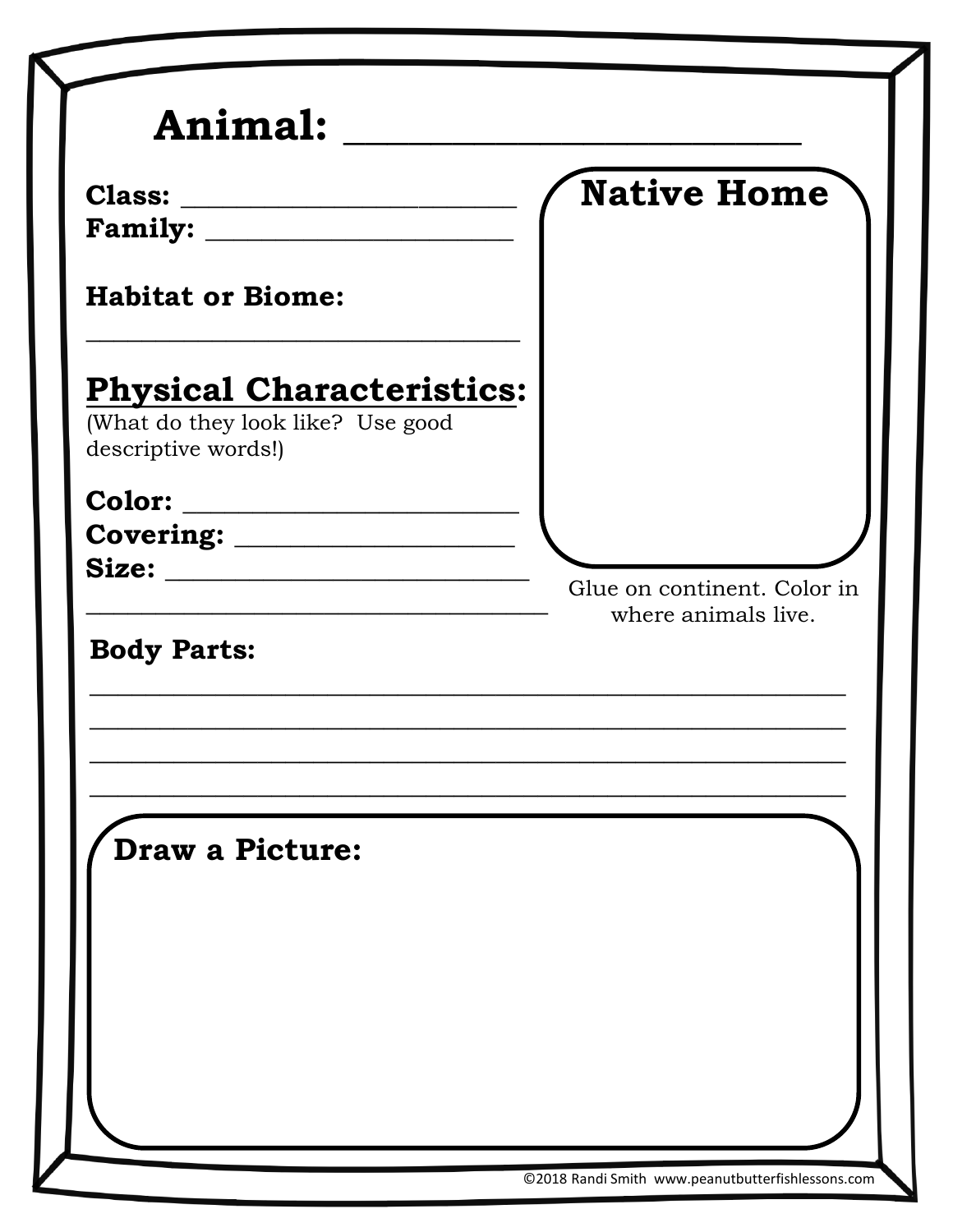| Animal:                                            |                                                                                                                                   |  |
|----------------------------------------------------|-----------------------------------------------------------------------------------------------------------------------------------|--|
|                                                    |                                                                                                                                   |  |
| Do they have any special senses that help them?    |                                                                                                                                   |  |
|                                                    | <u> 1989 - Johann Stoff, amerikansk politiker (* 1908)</u><br><u> 1990 - Johann John Stone, market fransk politiker (d. 1980)</u> |  |
|                                                    |                                                                                                                                   |  |
|                                                    |                                                                                                                                   |  |
| <b>Diet</b> (What do they eat?):                   |                                                                                                                                   |  |
|                                                    | <u> 1989 - Johann Barbara, martxa alemaniar a</u>                                                                                 |  |
|                                                    |                                                                                                                                   |  |
| <b>Circle one:</b> Carnivores Herbivores Omnivores |                                                                                                                                   |  |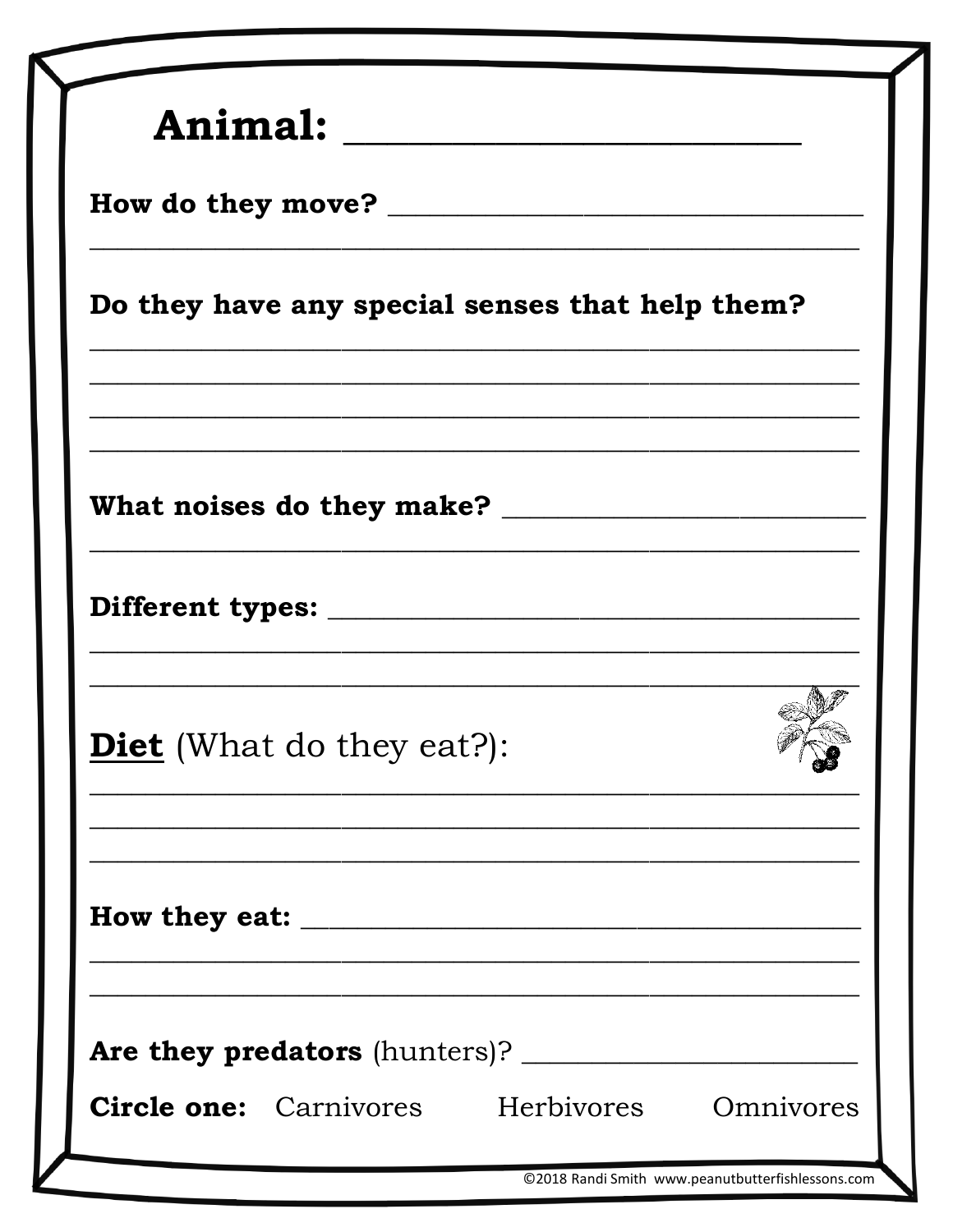| Adapt                                                                                                                                                                                                                                                                  |                 |  |           |
|------------------------------------------------------------------------------------------------------------------------------------------------------------------------------------------------------------------------------------------------------------------------|-----------------|--|-----------|
| Who are their predators? $\rule{1em}{0.15mm}$<br>How do they defend themselves?<br><b>Relationship with humans?</b><br><b>Other Behavior:</b><br>How do they survive the winter?<br><b>Circle one:</b> Migrate<br><b>Details:</b><br>Do they live in groups? Describe. | <b>Defense:</b> |  |           |
|                                                                                                                                                                                                                                                                        |                 |  |           |
|                                                                                                                                                                                                                                                                        |                 |  |           |
|                                                                                                                                                                                                                                                                        |                 |  |           |
|                                                                                                                                                                                                                                                                        |                 |  |           |
|                                                                                                                                                                                                                                                                        |                 |  |           |
|                                                                                                                                                                                                                                                                        |                 |  |           |
|                                                                                                                                                                                                                                                                        |                 |  |           |
|                                                                                                                                                                                                                                                                        |                 |  |           |
|                                                                                                                                                                                                                                                                        |                 |  | Hibernate |
|                                                                                                                                                                                                                                                                        |                 |  |           |
|                                                                                                                                                                                                                                                                        |                 |  |           |
|                                                                                                                                                                                                                                                                        |                 |  |           |
|                                                                                                                                                                                                                                                                        |                 |  |           |
|                                                                                                                                                                                                                                                                        |                 |  |           |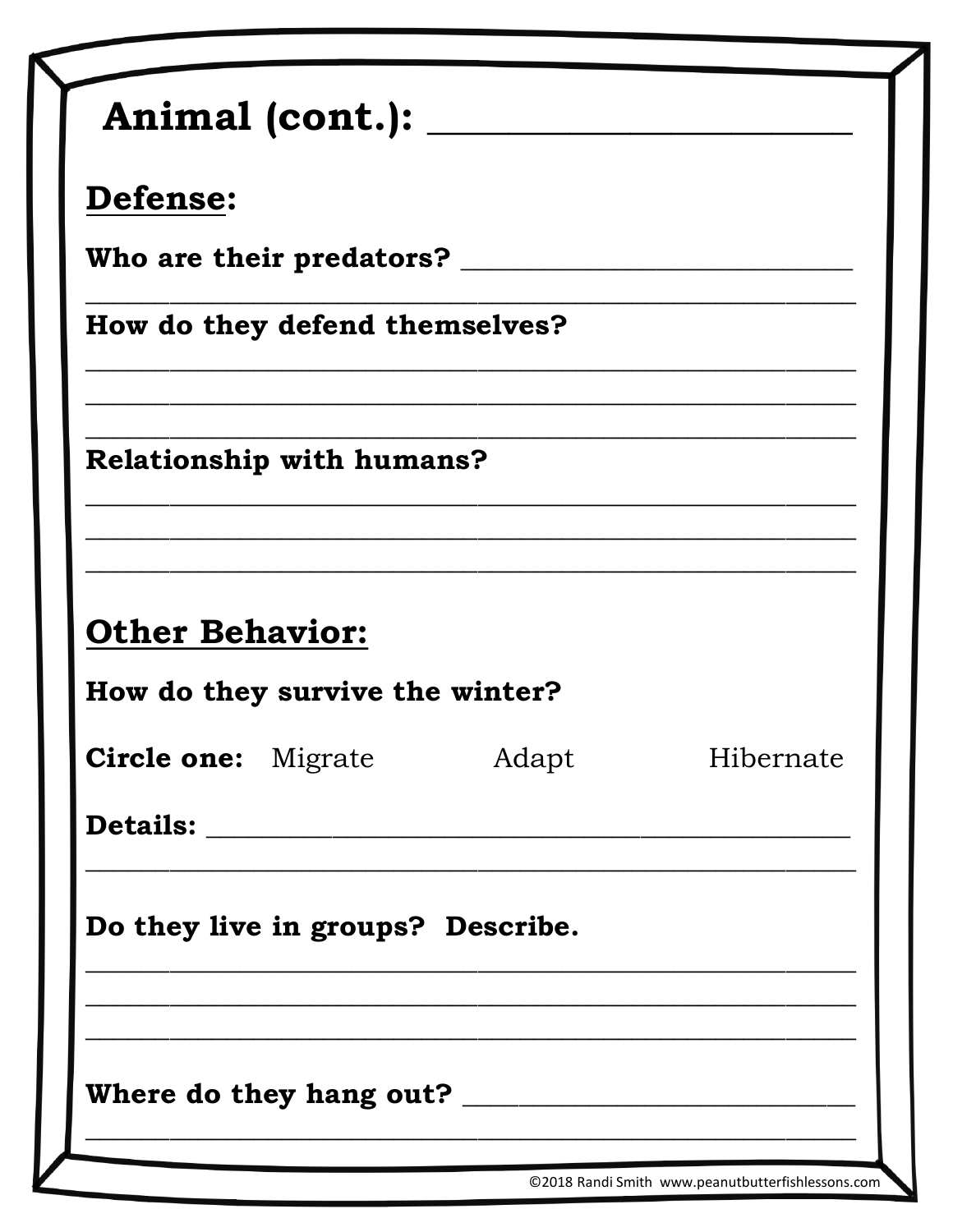|         | <b>Animal Babies:</b>                  |         |  |
|---------|----------------------------------------|---------|--|
|         | <b>Circle one:</b> Lay eggs Live Birth |         |  |
|         |                                        |         |  |
|         | Pregnancy and birth details:           |         |  |
|         |                                        |         |  |
|         |                                        |         |  |
|         |                                        |         |  |
|         |                                        |         |  |
|         |                                        |         |  |
|         |                                        |         |  |
|         | <b>Current Health of Population:</b>   |         |  |
| Extinct | Endangered                             | Healthy |  |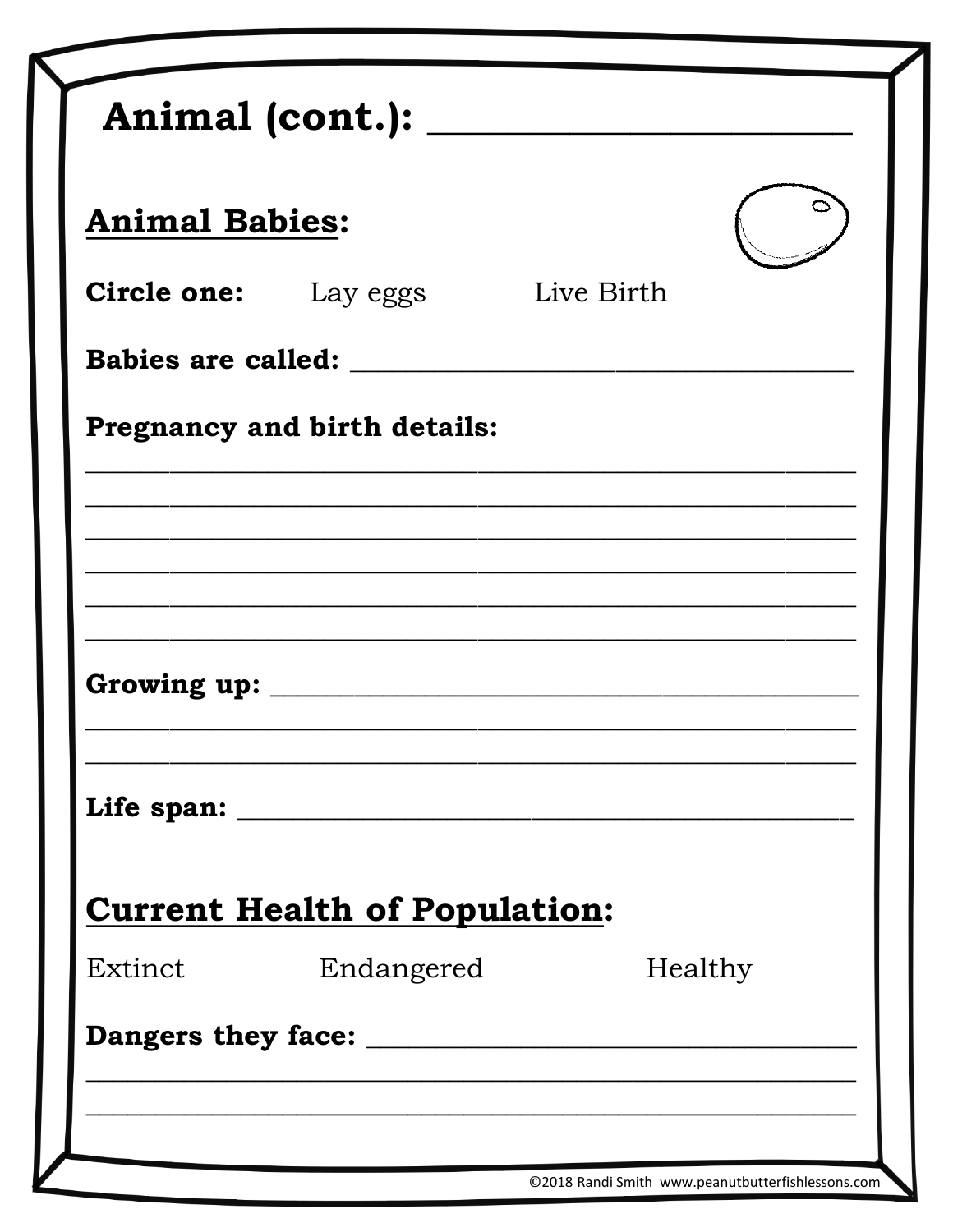| Vocabulary:                                                                                                           |                                                                                                                       |  |  |
|-----------------------------------------------------------------------------------------------------------------------|-----------------------------------------------------------------------------------------------------------------------|--|--|
| (Choose italicized or other words from book. Look up definitions.)                                                    |                                                                                                                       |  |  |
|                                                                                                                       |                                                                                                                       |  |  |
|                                                                                                                       |                                                                                                                       |  |  |
|                                                                                                                       | <u> 1990 - Johann John Stone, market fan de Fryske keamste keamste keamste keamste keamste keamste keamste keams</u>  |  |  |
|                                                                                                                       |                                                                                                                       |  |  |
|                                                                                                                       |                                                                                                                       |  |  |
|                                                                                                                       |                                                                                                                       |  |  |
|                                                                                                                       |                                                                                                                       |  |  |
| <u> 1989 - Johann John Stein, markin fan de Amerikaansk ferfanging oan de Amerikaansk fan de Amerikaansk fan de A</u> |                                                                                                                       |  |  |
|                                                                                                                       |                                                                                                                       |  |  |
|                                                                                                                       | <u> 1989 - Johann Stoff, deutscher Stoff, der Stoff, der Stoff, der Stoff, der Stoff, der Stoff, der Stoff, der S</u> |  |  |
|                                                                                                                       |                                                                                                                       |  |  |
|                                                                                                                       |                                                                                                                       |  |  |
|                                                                                                                       |                                                                                                                       |  |  |
|                                                                                                                       |                                                                                                                       |  |  |
|                                                                                                                       |                                                                                                                       |  |  |
|                                                                                                                       |                                                                                                                       |  |  |
|                                                                                                                       |                                                                                                                       |  |  |
|                                                                                                                       |                                                                                                                       |  |  |
|                                                                                                                       |                                                                                                                       |  |  |
|                                                                                                                       |                                                                                                                       |  |  |
|                                                                                                                       |                                                                                                                       |  |  |
|                                                                                                                       |                                                                                                                       |  |  |
|                                                                                                                       |                                                                                                                       |  |  |
|                                                                                                                       |                                                                                                                       |  |  |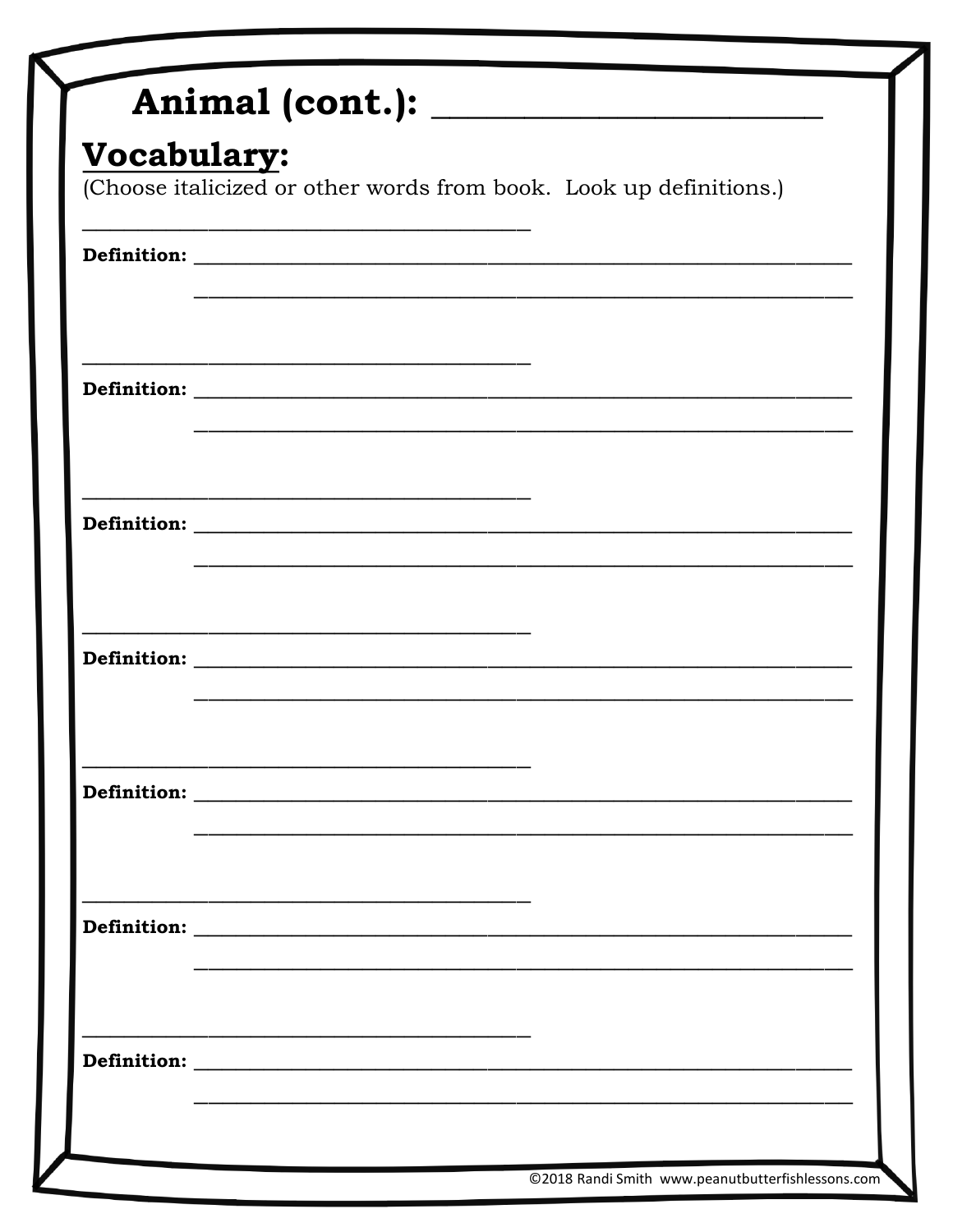**Continents:** make as many copies as needed to cut and glue on first page of notebooking pages